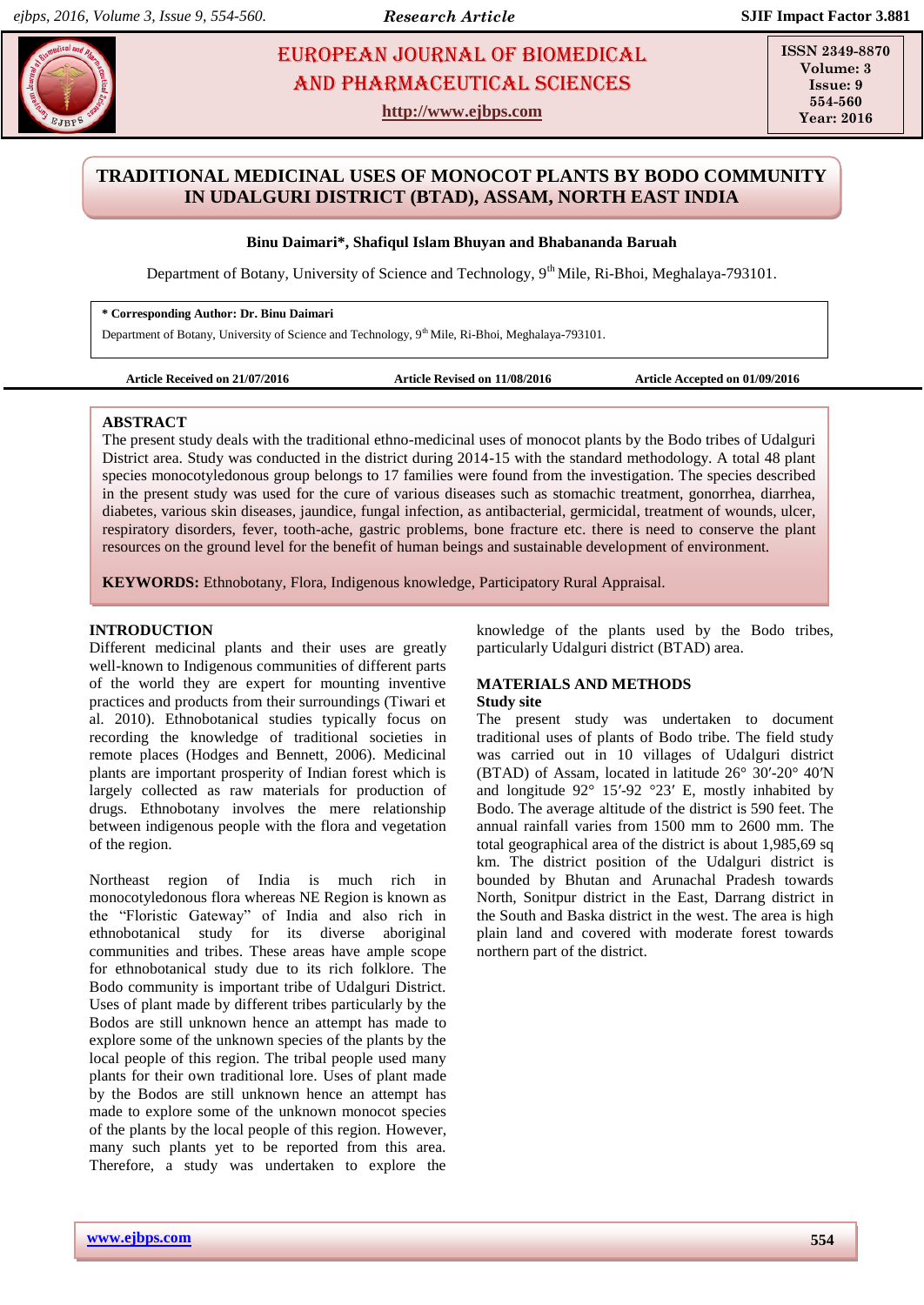

**Figure 1. Map of the study area.**

The surveyed Bodo-villagers were Gormara, Singaon, Sonai, Bathabari, Goraimari, Gersong, Orang and Naoherua.

#### **METHODS**

A systematic ethnobotanical uses of some monocot flora survey was carried out in different selected Bodo villages of Udalguri district namely Gormara, Singaon, Sonai, Bathabari, Goraimari, Gersong, Orang and Naoherua. The relevant information regarding the traditional farming practice by the local people were gathered from the elderly farmers using Participatory Rural Appraisal (PRA) techniques like interview, observation and discussion. Frequent field trips were arranged in order to collect information about the folk/culinary knowledge of monocot medicinal plants used by the local Bodo people to cure them from various diseases. During field trips, the questionnaire (Medicinal Species Datasheet) was used to interview the local inhabitants, older people including both men and women, who were familiar with traditional uses of indigenous plants. Interviews were conducted with local people (Oja) in different Bodo villages individually. Repeated queries were made to get the data confirmed. The cropped plants species cultivated in jhum field were collected from the study sites and were made into herbarium specimens following Jain and Rao (1977) and later identified with the help of local flora and available references. The monocotyledonous plants have been studied and identified with the help of taxonomic literature and authentic herbarium specimens in herbaria of Botanical survey of India, Shillong. The herbarium specimens were deposited in the Department of Botany, University of Science and Technology, Meghalaya.

#### **RESULTS AND DISCUSSION**

The monocotyledonous plants have been described here with proper technical name, family, vernacular name (Bodo) and uses (Table 1). Thirty eight (38) monocot species belongs to 18 families were collected and recorded for its medicinal values. Details of the family, parts' used and medicinal values of the medicinal plants were given in the Table 1. The poaceae and Zingiberaceae forms the largest family with 7 species, followed by Araceae (5), Verbanaceae (6) Alliaceae (2), Amaryllidaceae (2), Hydrocharitaceae (2) (Figure 2).



Various plant parts such as leaves, roots, stems, flowers, fruits, barks, seeds, gum, rhizomes etc. were used for medicinal purposes. The recorded species belong to different life forms, i.e., shrubs (2), herbs (30), climbers (1), Epiphytic herbs (1) and Aquatic Herb (4) (Figure 3). As per plant parts used, leaves (11) were predominant, followed by tuber  $(6)$ , root  $(5)$ , shoot  $(5)$ , whole plant  $(4)$ , bulb  $(3)$ , flower  $(2)$  etc. (Figure 4).



**Figure 3. Habits of the plant species found in the study area.**



**Figure 4. Parts of the monocot plants used in different purposes.**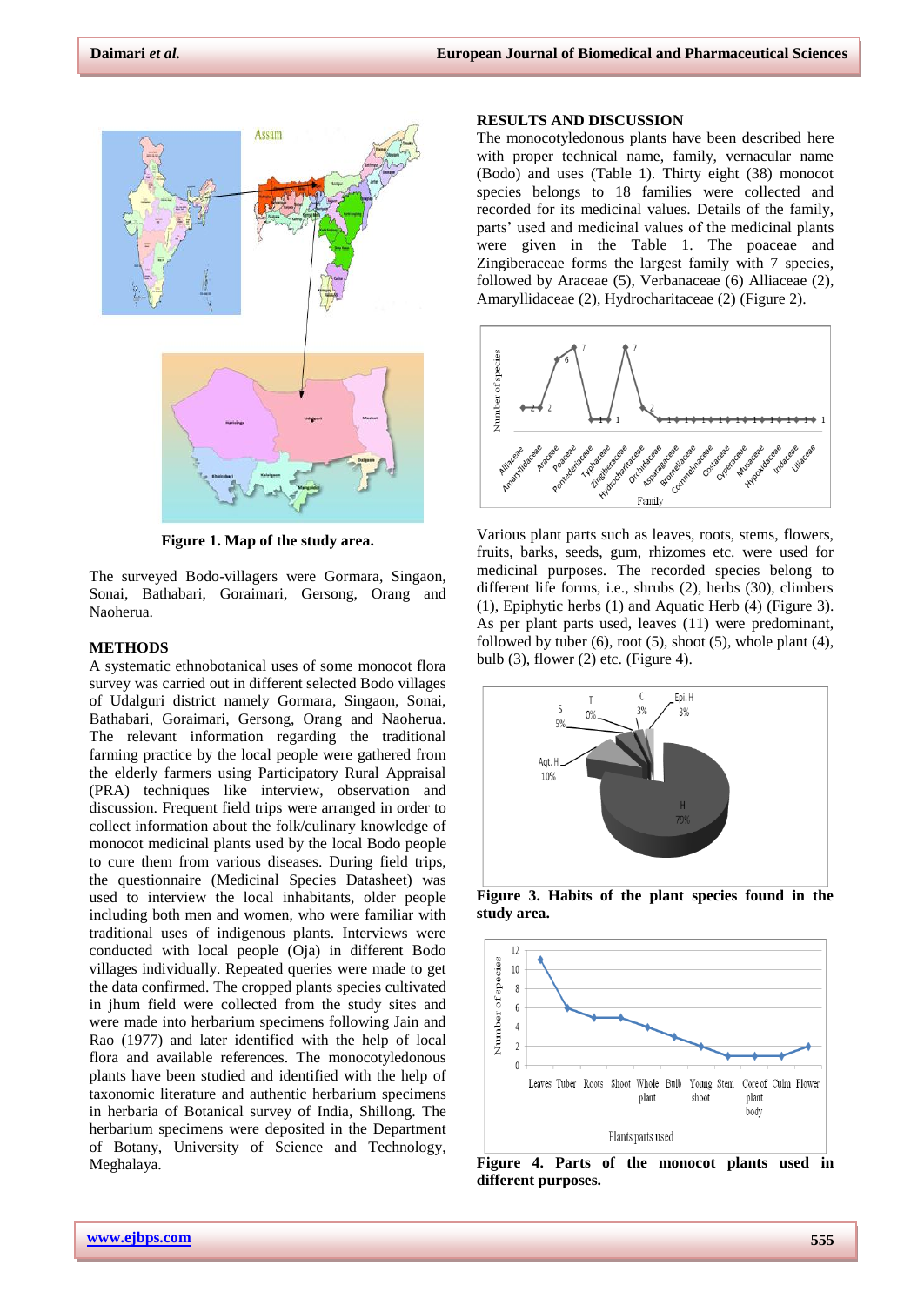Most of the plants had more than one part used in combination for medicinal purposes. These different plant parts are used in the form of fresh juice, latex, powder, paste, decoction, direct use for the cure of illness. Leaves were found to be the most useful part and applied frequently in the paste and juice for curing various ailments. During the investigation it was observed that the same plant used for the treatment of different disease. From the study site it was observed that almost all the people use some sort of medicinal plants in their everyday life.

These medicinal plants use to cure many types of ailments. Different medicinal plants are used for the management of several diseases like body pain, cough, jaundice, dysentery, ulcers, leprosy, diarrhea, piles, fever, asthma, malaria, headache, stomach trouble, hypertension, piles, bleeding, skin problems etc.



**Figure 5. Plants used for different diseases.**

During the study it was found that, the elder persons (above 50 years of age) of the family possess more knowledge regarding medicinal plants use and identification of than that of younger generations. Data also showed that, females knew more about the usage of medicinal plants than that of male. Most of the plant parts used for curing ailments is gathered from forest, but some rural people are keen to raise certain species with medicinal properties.

| <b>Sl</b><br>No. | <b>Botanical</b><br>name                             | <b>Local name</b><br>(Bodo) | Family         | Habit | Parts<br>used                | <b>Mode of preparation</b>                                                                                                                                                                                                                      | Traditional use/<br>Name of disease                                                                              |
|------------------|------------------------------------------------------|-----------------------------|----------------|-------|------------------------------|-------------------------------------------------------------------------------------------------------------------------------------------------------------------------------------------------------------------------------------------------|------------------------------------------------------------------------------------------------------------------|
| $\mathbf{1}$     | Allium cepa L.                                       | Sambram                     | Alliaceae      | H     | Bulb                         | Cut a bulb into pieces $+$ one<br>spoon mustered oil mixed to it,<br>then roasted for a few minutes.<br>It is applied on infected area                                                                                                          | Body pain, wounds,<br>sudden cut and in<br>body heating                                                          |
| $\overline{2}$   | Allium sativum<br>L.                                 | Sambram<br>gufur            | Alliaceae      | H     | <b>Bulb</b>                  | 4-5 pieces of garlic + kalajira<br>(Cuminum sp.) fried together<br>until it become yellow. 2-3<br>pieces of garlic and 4-5 leaves<br>of Ocimum sanctum mix rawly.<br>Juice of raw garlic. Eating<br>pieces of raw garlic everyday<br>with meal. | Influenza, cold and<br>cough, fever. Applied<br>for baby cry.<br>Abscess, earache,<br>sprains.<br>Hyperglycemia. |
| 3                | Crinum<br>defixum<br>Ker.Gawl.                       | Hagrani<br>Sambram          | Amaryllidaceae | H     | Bulb,<br>Leaves              | Bulb is covered in sudden burnt<br>area of the body.<br>Juice of leaves applied<br>minimum twice a day                                                                                                                                          | Burns. Earache, skin<br>diseases and to<br>reduce inflammation.                                                  |
| $\overline{4}$   | Crinum<br>pratens Herb.<br>$(=C. a situation$<br>L.) | Khanari                     | Amaryllidaceae | H     | Leaves,<br>Rhizome,<br>Tuber | On the dorsal side of the fresh<br>leaves polishing castor<br>oil/mustard oil hit into the fire<br>massaged the aching muscles<br>and swelling part for two times.<br>Decoction of tuber drink one<br>cup to relief sudden stomach<br>pain.     | Pain of the vein and<br>arteries. Stomach<br>pain, diseases of<br>spleen                                         |

**Table-I: Ethno-medicinal monocot plant used by traditional healers from remote Bodo villages of Udalguri district (BTAD) Assam, India.**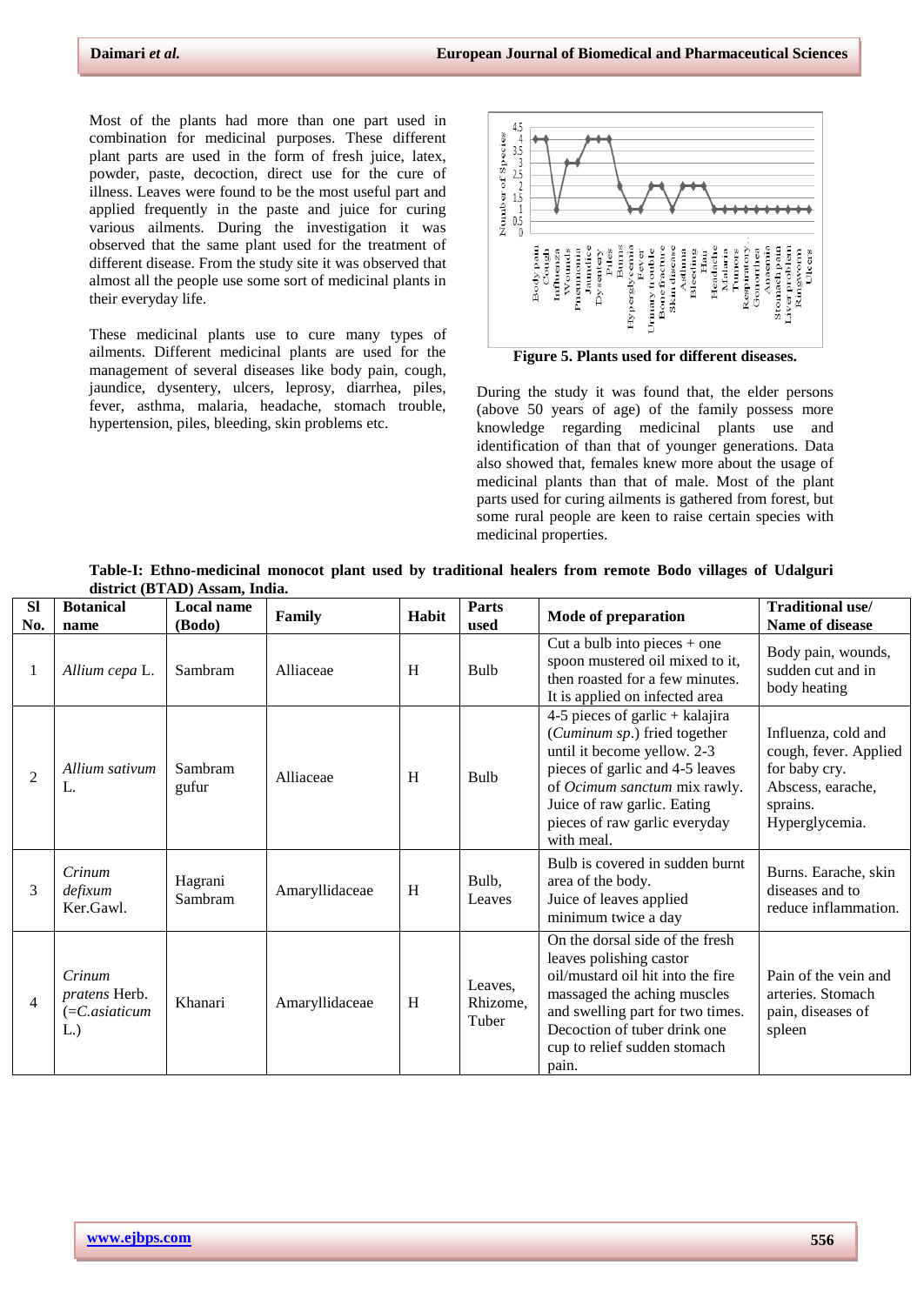| 5  | Acorus<br>calamus L.                             | Boch               | Araceae       | H  | Rhizome,<br>Leaves                 | Equal portion of each fresh<br>rhizome + Ocimum (Tulsi) +<br>Gon - gaithen are grind together<br>and with the juice massage body<br>of the baby jently. Fresh juice of<br>leaves with gently warming<br>water. Decoction of rhizome.                     | It is used to stop<br>afraid and cry.<br>Baby bathing.<br>Skin affections, hair<br>washing. |
|----|--------------------------------------------------|--------------------|---------------|----|------------------------------------|----------------------------------------------------------------------------------------------------------------------------------------------------------------------------------------------------------------------------------------------------------|---------------------------------------------------------------------------------------------|
| 6  | Alocasia<br>indica (Lour.)<br>Koch.              | Thaso manai        | Araceae       | H  | Tuber                              | Tuber of it $+$ tuber of<br>Homalomena aromatica +<br>whole plant of Equisetum<br>(approximately 50 gm) are grind<br>together with a few drops of<br>water and then allow to<br>plastered / wrapped infected<br>part of bone fracture until it<br>dried. | Rejoin in bone<br>fracture                                                                  |
| 7  | Colocasia<br>$\epsilon$ sculenta (L.)<br>Schott. | Thaso<br>gwswm     | Araceae       | H  | Whole<br>plant                     | Edible culinary. Ground corm is<br>apply on cuts, burns and for<br>relief of honeybee and scorpion<br>sting.                                                                                                                                             | Anaemia Body pain.                                                                          |
| 8  | Homalomena<br>aromatica<br>(Roxb.) Schott.       | Thaso<br>thukhru   | Araceae       | H  | Tuber                              | Sufficient amount of tuber +<br>Alocasia indica + Equisetum +<br>Aloevera are grind together then<br>paste over infected area and<br>wrapped tightly for 3 days<br>interval until re join for 2-3<br>months                                              | bone fracture                                                                               |
| 9  | Lasia spinosa<br>Thw                             | Sembra             | Araceae       | H  | Young<br>shoot                     | Delicious culinary                                                                                                                                                                                                                                       | Pneumonia                                                                                   |
| 10 | Typhonium<br>trilobatum (L.)<br>Schott.          | Bolamuli           | Araceae       | H  | Tuber                              | 100 gm tuber with a 5gm of<br>castings of Pheretima<br>(earthworm) grind and mix<br>nicely. Then the mixture is paste<br>over suck by the mollusos<br>(Ganler)                                                                                           | Pain, swelling.                                                                             |
| 11 | Asparagus<br>racemosus<br>Willd.                 | Satmul             | Asparagaceae  | Cl | Roots                              | Decoction of roots are<br>prescribed to drink in empty<br>stomach everyday in the early<br>morning.                                                                                                                                                      | piles, jaundice,<br>urinary disorders                                                       |
| 12 | Ananas<br>comosus (L.)<br>Merr.                  | Rwimali/<br>Anaros | Bromeliaceae  | H  | Shoot                              | A shoot of it is grind $+1$ glass<br>juise of Saccharam officinarum<br>L. (Sugarcane) mix properly and<br>the extract is used 2 spoonfull<br>twice a day after meal.                                                                                     | Hi cough.                                                                                   |
| 13 | Commelina<br>benghalensis<br>L.                  | Gdeb bifang        | Commelinaceae | H  | Leaves,<br>stem,<br>young<br>shoot | Juice of leaves used externally<br>on human skin. The juice<br>exceded from the stem. Young<br>shoot are make curry with<br>magur fish for weak patient<br>after fever.                                                                                  | Leprosy, skin<br>irritation. Eye sore.<br>Used to get body<br>strength.                     |
| 14 | Costus<br>speciosus<br>(koen.) Smith.            | Daola<br>khungur   | Costaceae     | H  | Rhizome                            | Equal portion minimum 100g<br>each rhizome of costus<br>$speciesus + leaves of Cajanus$<br>cajan + Averrhoa carambola<br>are grind together. Extracted<br>juice is boil and used twice a<br>day after meal                                               | Jaundice                                                                                    |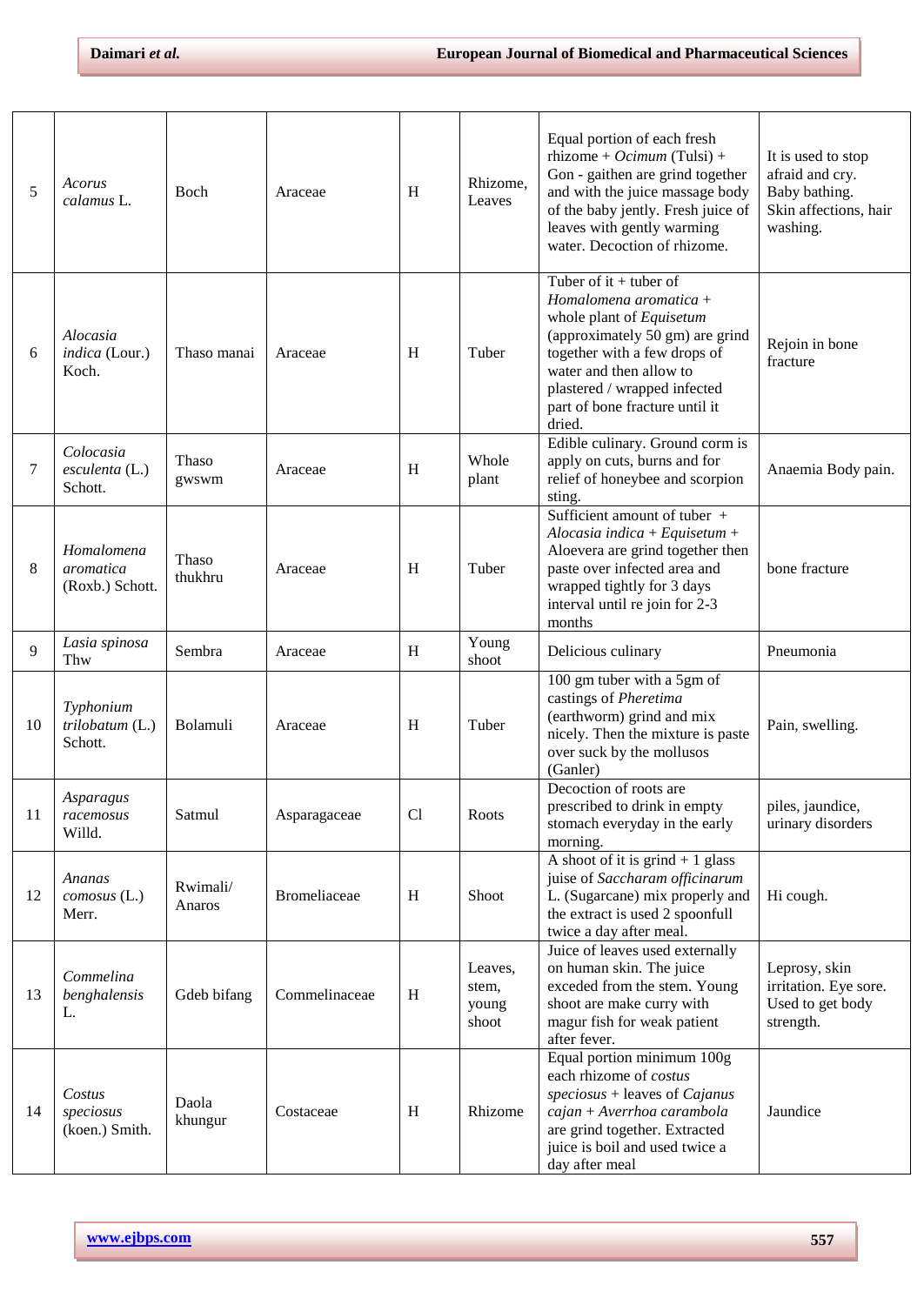| 15 | Cyperus<br>rotundus L.                                                                | Khaya hagra  | Cyperaceae       | H      | Rhizome                  | Mixture of 200 gm of rhizome<br>of Cyperus rotundus & costus<br>speciosus +bark of Azarichta<br>indica are grind. A juice were<br>boil in litre of water and<br>reduced the volume to one<br>fouth. 2-4 spoons of decoction<br>were prescriped after meal for<br>10 days. During those days diet<br>should be pure vegetation.                                                                           | Stomach pain,<br>dysentery.                                                                                |
|----|---------------------------------------------------------------------------------------|--------------|------------------|--------|--------------------------|----------------------------------------------------------------------------------------------------------------------------------------------------------------------------------------------------------------------------------------------------------------------------------------------------------------------------------------------------------------------------------------------------------|------------------------------------------------------------------------------------------------------------|
| 16 | <i>Ottelia</i><br>alismoides (L.)<br>Pers.                                            | Dainithalir  | Hydrocharitaceae | A.H.   | Leaves                   | Leaves are mixed more or less<br>$1\text{kg} + \text{shoot of } Ipomea \text{ aquatic}$<br>$(mande) + Allium sativum +$<br>Lasia spinosa + Costus<br>$speciesus + Ocimum$ sanctum +<br>Centella asiatica + Typha<br>angustata were grind with<br>sufficient water. A juice was<br>boiling in a liter of water $\frac{1}{2}$<br>glass of decoction were<br>prescribed twice / thrice a day<br>after meal. | Pneumonia                                                                                                  |
| 17 | Vallisneria<br>spiralis L.                                                            | Daini kharai | Hydrocharitaceae | A.H    | Whole<br>plant           | Whole plant $+Ottelia$ alismoides<br>$+$ water fern $+$ centella asiatica<br>$+$ Hydrocotyle sibthorpioides +<br>Anagallis arvensis L. (Sonafuli)<br>are mixed equal amount each to<br>make 1kg dried and prepared<br>bolus dried under the sunlight.<br>4-5 bori are boil in water $\frac{1}{2}$<br>glass are prescribed twice a day<br>after meal.                                                     | Itching, meascles                                                                                          |
| 18 | Curculigo<br>orchioides<br>Gaertn.                                                    | Hagrani goi  | Hypoxidaceae     | H      | Leaves,<br>Rhizome       | Decoction of leaves are apply<br>over the infected area. Juice of<br>rhizome is prescribed.                                                                                                                                                                                                                                                                                                              | Whitlows, piles,<br>jaundice, asthma.                                                                      |
| 19 | Belamcanda<br>$chinensis$ (L.)<br>DC.                                                 | Surjokranti  | Iridaceae        | H      | Roots                    | Sufficient amounts of Roots +<br>Houttuynia cordata Thunb.<br>(Maisundri) + centella asisatica<br>$(L.)$ urban (manimuni geder) +<br>Hydrocotyle sibthopioides lamk.<br>(manimuni fisa) are grind<br>together. Decoction is boiled in<br>water and prescribed $\frac{1}{2}$ glass<br>twice a day after meal.                                                                                             | respiratory problem,<br>asthma                                                                             |
| 20 | Aloe<br>barbadensis<br>Mill.                                                          | Sal-khungri  | Liliaceae        | H      | Leaves                   | Decoction of leaves are apply<br>over the body externally.<br>Internally leaf juice are<br>prescribed.                                                                                                                                                                                                                                                                                                   | Burns, wounds, sore<br>eyes, skin disorders.<br>Piles, chromic ulcers,<br>liver and spleen<br>enlargement. |
| 21 | Musa<br>balbisiana<br>Colla.(=M.sapi<br>entum var.<br>pruinosa<br>king.ex.<br>Cowan.) | Thalir athia | Musaceae         | H      | Core of<br>plant<br>body | A little amount of central core<br>from stem and Costus speciosus<br>are grind and paste on human<br>head externally.                                                                                                                                                                                                                                                                                    | Headache                                                                                                   |
| 22 | Dendrobium<br>aphyllum<br>(Roxb.)                                                     | Daothu bibar | Orchidaceae      | Ep. H. | Leaves                   | Leaves (equal amount each) +<br>Clerodendrum viscosum<br>$(mwkhwna) + Crinum\text{ pratens}$                                                                                                                                                                                                                                                                                                             | body pain                                                                                                  |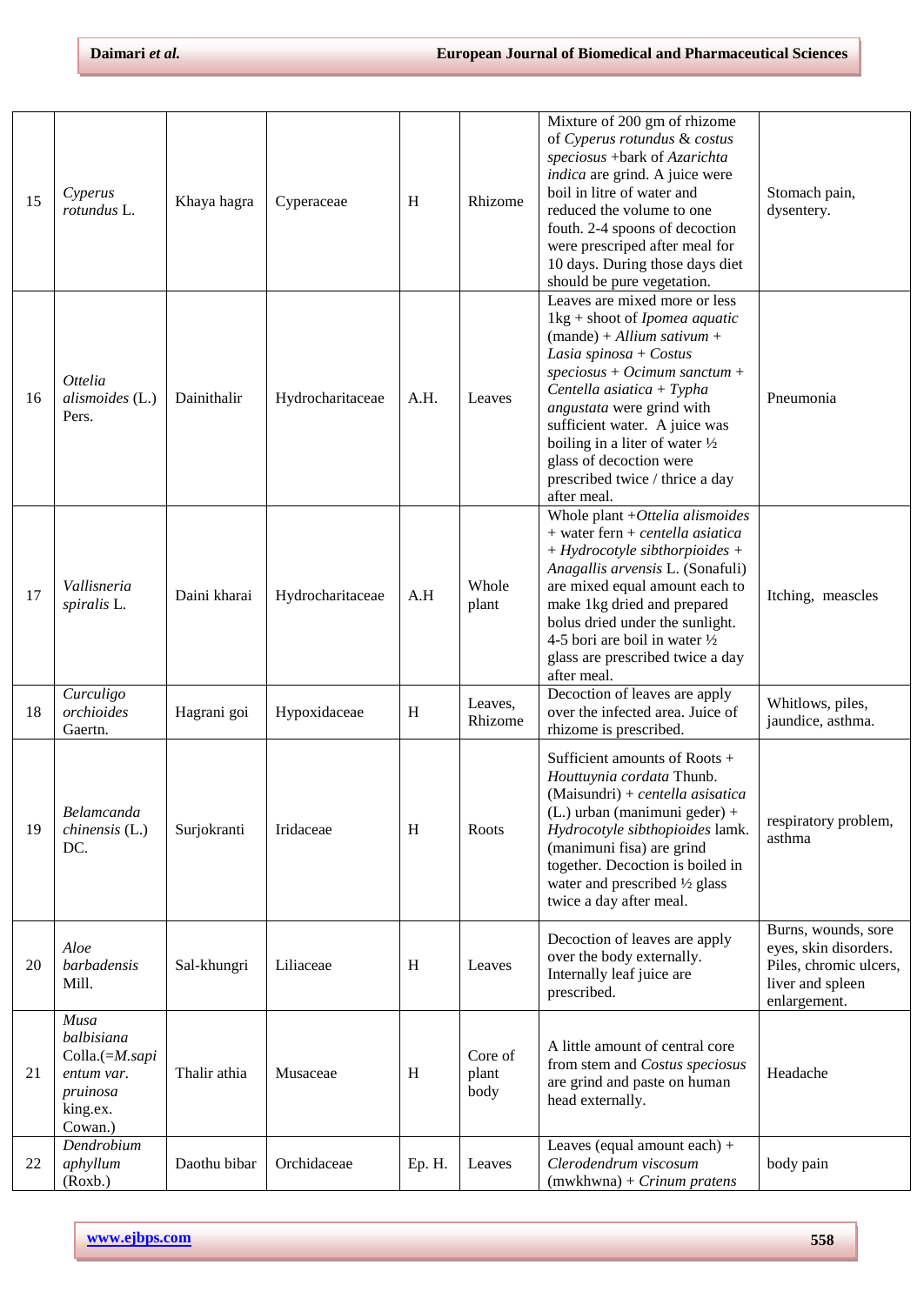|    | Fischer.                                                                  |                   |                |      |                   | (khanari) + Murrya koenigii are<br>grind together. Decoction of it<br>prescribed to 2 spoons twice a<br>day after meal.                                                                                                            |                                                                   |
|----|---------------------------------------------------------------------------|-------------------|----------------|------|-------------------|------------------------------------------------------------------------------------------------------------------------------------------------------------------------------------------------------------------------------------|-------------------------------------------------------------------|
| 23 | Axonopus<br>compressus<br>(Sw.) P.Beauv.                                  | Dabsa hagra       | Poaceae        | H    | Whole<br>plant    | Whole plant of it + $Cynodon$<br>dactylon +roots of Carica<br>papaya L. (mwdwmful) are<br>mixed equally to 1 kg grind. A<br>jiuice put in raw cow milk<br>(250ml) prescribed to drink<br>morning, noon and evening<br>before food. | Bleeding                                                          |
| 24 | Chrysopogon<br>aciculatus<br>(retz.) Trin.                                | Samthai           | Poaceae        | H    | Roots             | Decoction of roots used in<br>sudden stomach pain. Roots are<br>pull out facing eastern on<br>Saterday and Tuesday + bones<br>of wild animal are put into the<br>Tabis and wear on neck.                                           | Stomach pain.<br>Khetra (causing<br>horror).                      |
| 25 | Cymbopogon<br>$nardus$ (L.)<br>Rendle.                                    | Chitranella       | Poaceae        | H    | Leaves            | The infusion of the leaves is<br>important                                                                                                                                                                                         | Stomachic,<br>carminative                                         |
| 26 | Cynodon<br>dactylon (L.)<br>Pers.                                         | Daori hagra       | Poaceae        | H    | Whole<br>plant    | The juice of the plant is applied<br>externally to fresh cuts and<br>wounds. A few branch of the<br>plant deep with a broze coin<br>into a glass of water whole night<br>then prescribed to drink empty<br>stomach.                | Bleeding<br>urinary trouble                                       |
| 27 | Imperata<br>cylindrica (L.)<br>P. Beauv.                                  | Thuri             | Poaceae        | H    | Roots             | Roots extract prescribed to<br>drink.                                                                                                                                                                                              | diarrhea, dysentery,<br>gonorrhea                                 |
| 28 | Saccharum<br>officinarum L.                                               | Khuser            | Poaceae        | S    | Culm              | Juice of culm is drunk.                                                                                                                                                                                                            | jaundice, urinary<br>trouble, hiccough                            |
| 29 | Saccharum<br>spontaneum L.                                                | Khasi hagra       | Poaceae        | S    | Leaves,<br>roots  | Leaves bundle burn with<br>elephant's facal matter to allow<br>more smoke to warm foot.<br>Roots extract is internally used.                                                                                                       | irriting sore in foot,<br>body pain.                              |
| 30 | Monochoria<br>hastate (L.)<br>Solms.                                      | Ajwnai            | Pontederiaceae | A.H. | Flower.<br>Leaves | Flowers as delicious curry.<br>Leave juice is given to children.                                                                                                                                                                   | Alterative and tonic.<br>secreting more saliva                    |
| 31 | Typha<br>angustata<br>Chaub and<br>Bory.                                  | Ala               | Typhaceae      | A.H  | Flower,<br>Shoot  | Flowers allow drying properly<br>under sunlight, burning them<br>taken heat on foot. Young<br>shoots are eaten by human.                                                                                                           | Itching, ringworm.<br>stomach problem,<br>pain                    |
| 32 | Alpinia nigra<br>(Gaertn.)Burt.<br>$[ = A. all us has$<br>(Ret z.) Rose.] | Tharai            | Zingiberaceae  | H    | Rhizome           | Rhizomes are eaten rawly                                                                                                                                                                                                           | Respiratory troubles.                                             |
| 33 | Curcuma<br>amada Roxb.                                                    | Thaiju<br>haizeng | Zingiberaceae  | H    | Rhizome           | Rhizomes are eaten rawly.                                                                                                                                                                                                          | Dysentery                                                         |
| 34 | Curcuma<br>aromatic<br>Salisb.                                            | Khathri phul      | Zingiberaceae  | H    | Rhizome           | Juice extracted from rhizome<br>$(200g)$ of it + Zingiber<br>officinale (200g) were<br>prescribed 2 spoons twice a day<br>after meal for one week.                                                                                 | Dysentery                                                         |
| 35 | Curcuma<br>domestica<br>Valet<br>$(= C. longa L.)$                        | Haldi             | Zingiberaceae  | H    | Rhizome           | Grindered raw rhizome with<br>milk and with honey treate<br>many diseases.                                                                                                                                                         | Antitumor, arthritis,<br>piles, antibacterial,<br>blood purifier. |